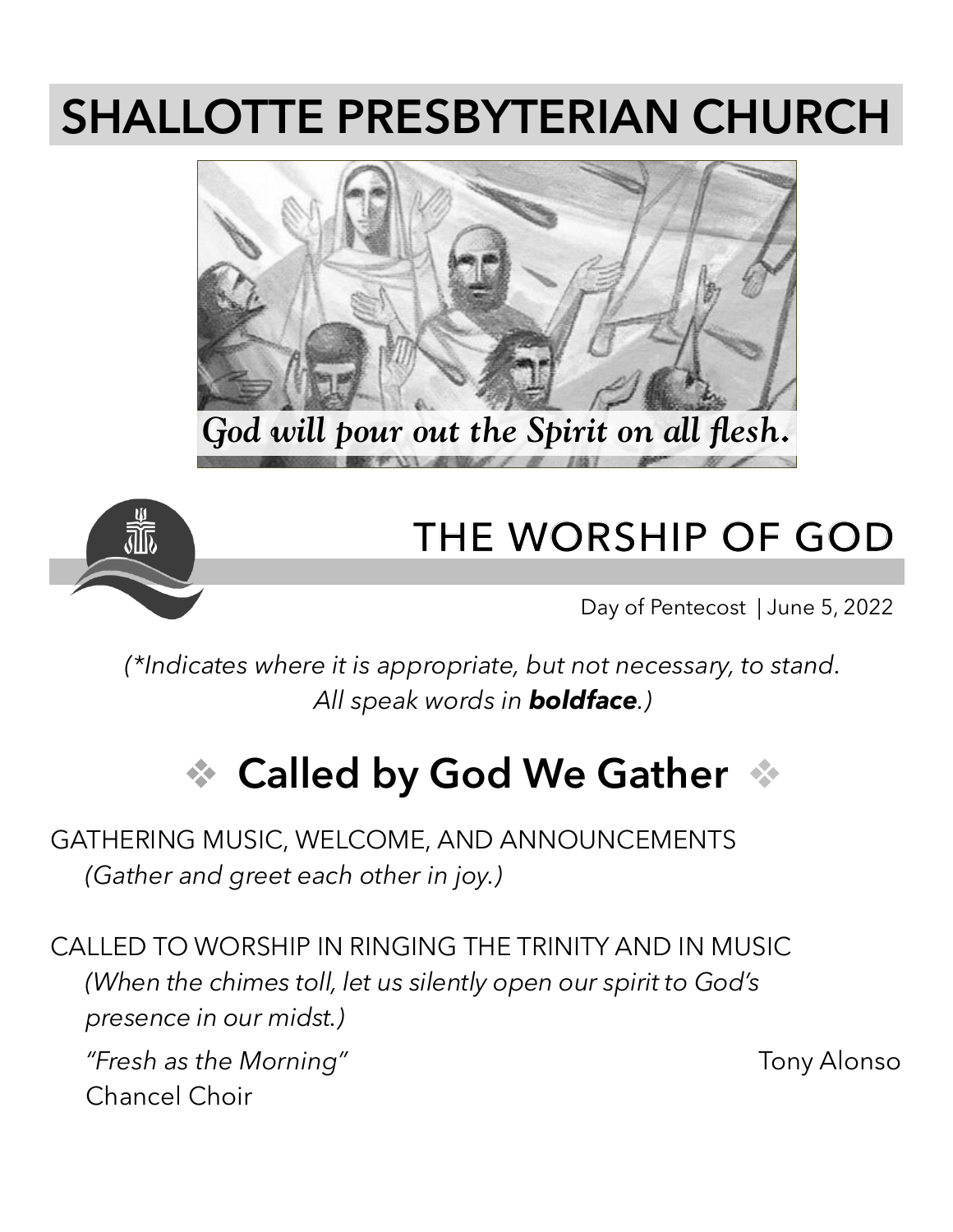#### OPENING SENTENCES Hear, people of God! God is speaking through winds and voice, **calling us to follow and serve.** See, people of God! God is moving through the church and the world, **showing us how to love and lead.** Believe people of God! God is working through all creation, **drawing us into the warmth of the Spirit.** Worship, people of God! **We answer God's call.**

| $*$ HYMN #32                | I Sing the Mighty Power of God                                                                                                                                          | .LACOMBE          |
|-----------------------------|-------------------------------------------------------------------------------------------------------------------------------------------------------------------------|-------------------|
| <b>Music for Reflection</b> | <b>PRAYER OF PRAISE AND CONFESSION</b><br>Lord, I Want to Be a Christian in My Heart<br><b>SPC Handbell Ringers</b>                                                     | arr. Michael Ryan |
|                             | Forgive us, God of grace.<br>Lead us according to your way,<br>guide us into your truth,<br>and enliven us to dream new dreams;<br>through Jesus Christ our Lord. Amen. |                   |
|                             | ASSURANCE OF PARDON John 14:27; Acts 2:21<br>Let us say it together with joy:                                                                                           |                   |

**In Jesus Christ we are forgiven, Alleluia! Amen.**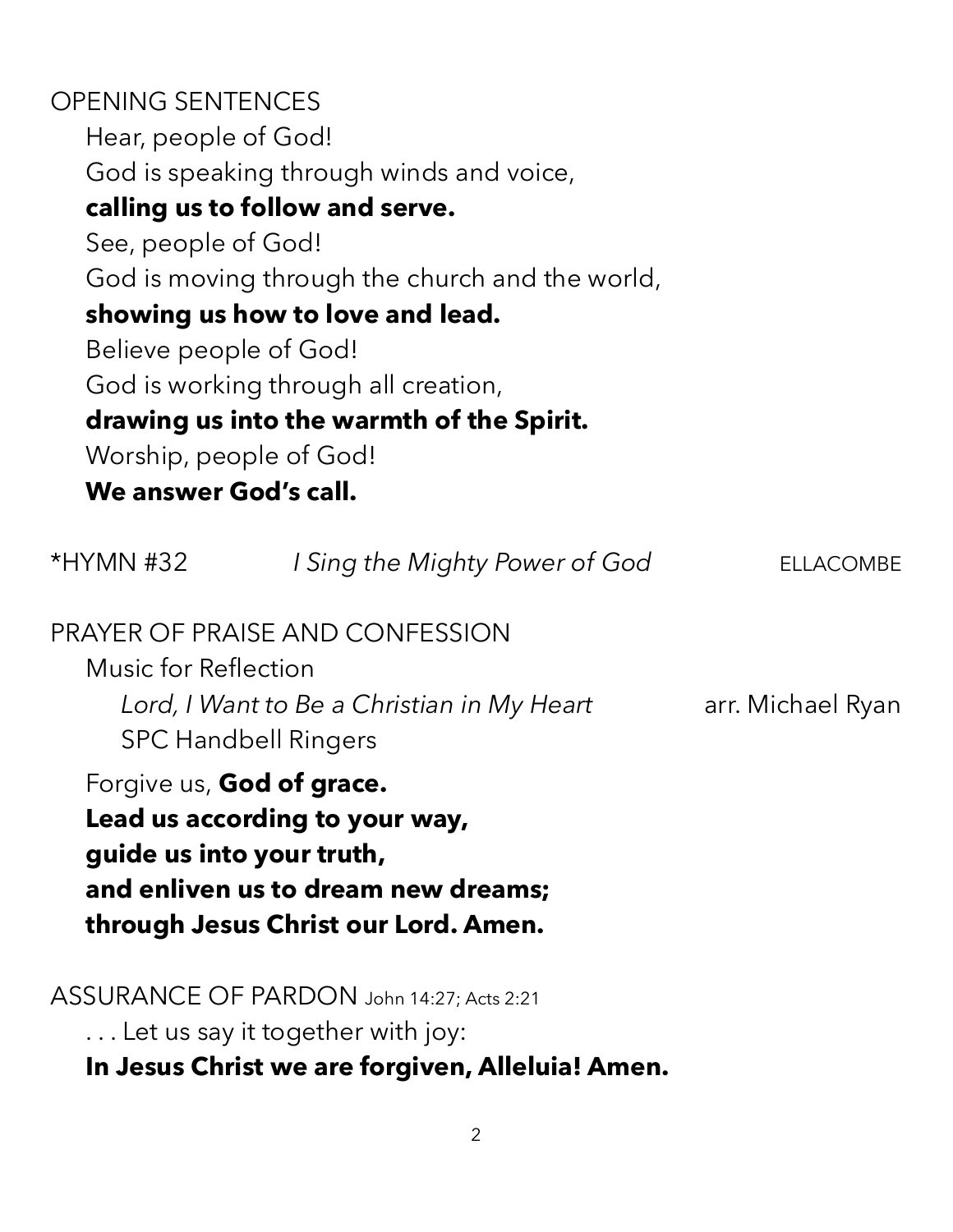\*RESPONSE OF PRAISE

*Glory Be to the Father* **GLORIA PATRI (GREATOREX)** 

#### *Glory be to the Father, and to the Son, and to the Holy Ghost; as it was in the beginning, is now, and ever shall be, world without end. Amen, amen.*

TEXT: Trad. liturgical text P.D. TUNE: Henry W. Greatorex, 1851 P.D.

# ❖ **To Hear God's Word of Grace** ❖

SCRIPTURE READING SCRIPTURE READING

The word of God for the people of God. **Thanks be to God.**

#### ANTHEM

*Spirit of God* arr. Gilbert M. Martin Chancel Choir *(See hymn #688, vv. 1, 3, & 5 to follow the text.)*

SERMON **SERMON** "Spirit of Fire and Peace" Rev. Laura Viau

### ❖ **To Respond in Faith with Gratitude** ❖

SERVICE OF THE LORD'S SUPPER Invitation to the Lord's Table *(Please open your hymnal to hymn #291.) Spirit, Spirit of Gentleness*, refrain only Great Prayer of Thanksgiving The Lord be with you. **And also with you.** Lift up your hearts. **We lift them to the Lord.** Let us give thanks to the Lord our God. **It is right to give our thanks and praise.**

. . . *Spirit, Spirit of Gentleness*, sing verses 1 & 2 with refrain.